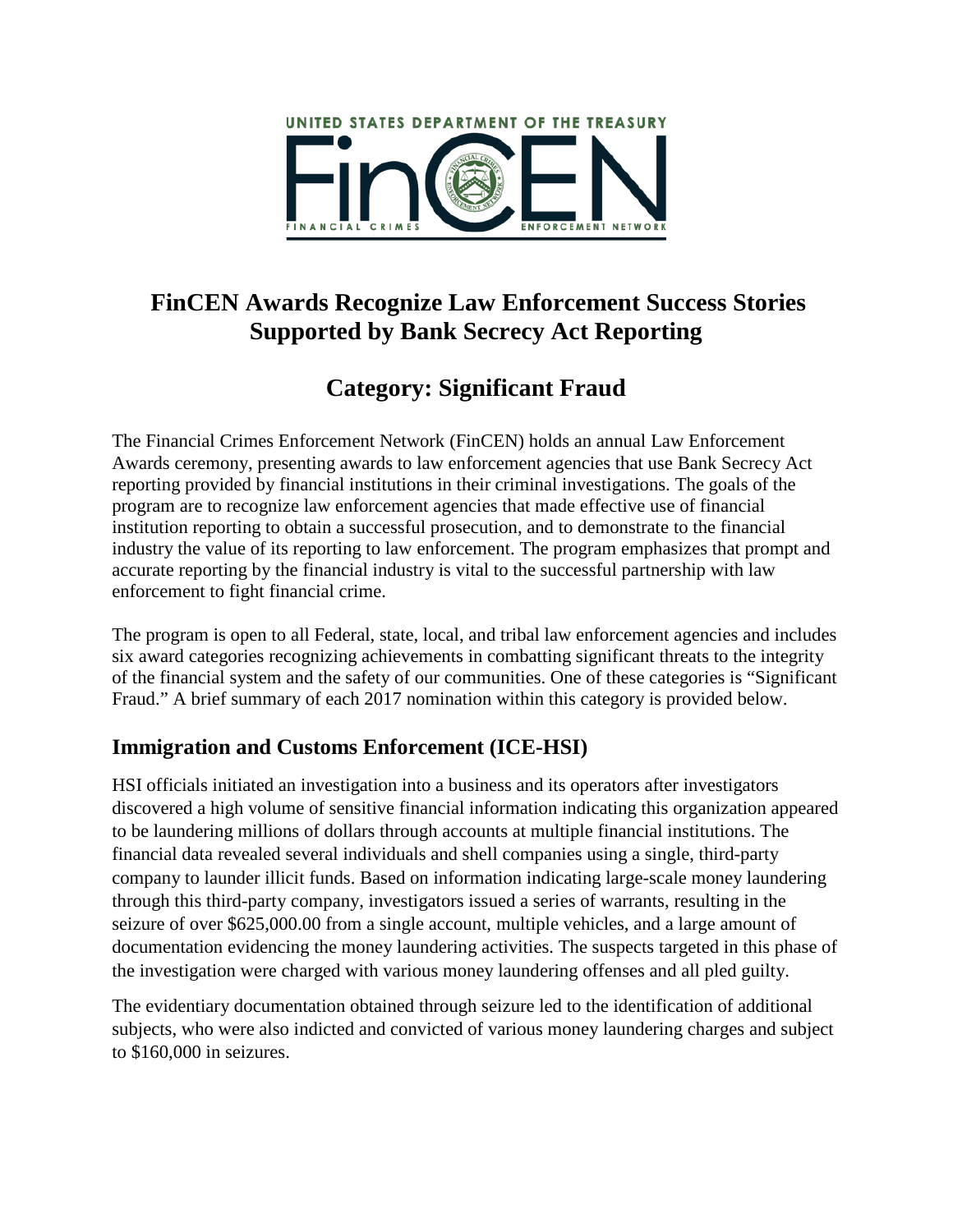As a result of analyzing information obtained during the first phase of this investigation, officials discovered an organization consisting primarily of illegal aliens conspiring with the target company to launder fraudulently obtained income tax checks through this business. An analysis of sensitive financial information, as well as information obtain from confidential informants (CIs) revealed that a group of individuals was facilitating a fraud scheme through a series of businesses, ultimately laundering the funds through the investigator's primary target business. Various surveillance and analysis provided evidence of a multimillion dollar money laundering conspiracy. As a result, investigators executed 13 warrants, arresting over a dozen individuals on various fraud, identify theft, and money laundering charges. Over \$400,000.00 in currency and vehicles were seized during this phase of the investigation. All individuals pled guilty.

Investigators were able to obtain cooperation from many of the individuals previously arrested to obtain information on their primary business target and the money laundering activities associated with it. This information, along with data obtained through further analysis of sensitive financial information again indicated millions of dollars in illegal proceeds. Investigators obtained search warrants for the business, the residence of the owners, and several safe deposit boxes associated with the business. Twenty seizure warrants were also issued, leading to the seizure of \$5.2 million. The businesses and individuals controlling them were indicted on multiple money laundering and tax violations. The individuals operating the business both pled guilty to all charges.

#### **Naval Criminal Investigative Service (NCIS)**

NCIS officials received sensitive financial information indicating a retired U.S. Marine Corp Chief Warrant Officer was receiving unusual cash deposits to his personal accounts from various banks located throughout the United States. A joint investigation with DCIS officials was initiated and it was discovered that the locations of the cash deposits often corresponded with the subject's official travel locations. Over an 18-month period, these cash deposits totaled over \$350,000.

As part of the subject's official duties, he was tasked with traveling to various military locations to inspect facilities and operations. Investigators determined that the subject was submitting travel re-imbursement claims for personal travel. Several U.S. and foreign law enforcement authorities conducted various types of surveillance to confirm that many of the travel claims were fraudulently submitted because he was not conducting any official business on these trips. Investigators were able to prove that the subject forged his supervisor's signature, and created false documents to obtain travel approval. They also confirmed that the subject was the one making the cash deposits at banks located throughout the country.

The subject ultimately pleaded guilty to wire fraud and was sentenced to a year in prison, 3 years of supervised release, and ordered to pay nearly \$200,000 in restitution.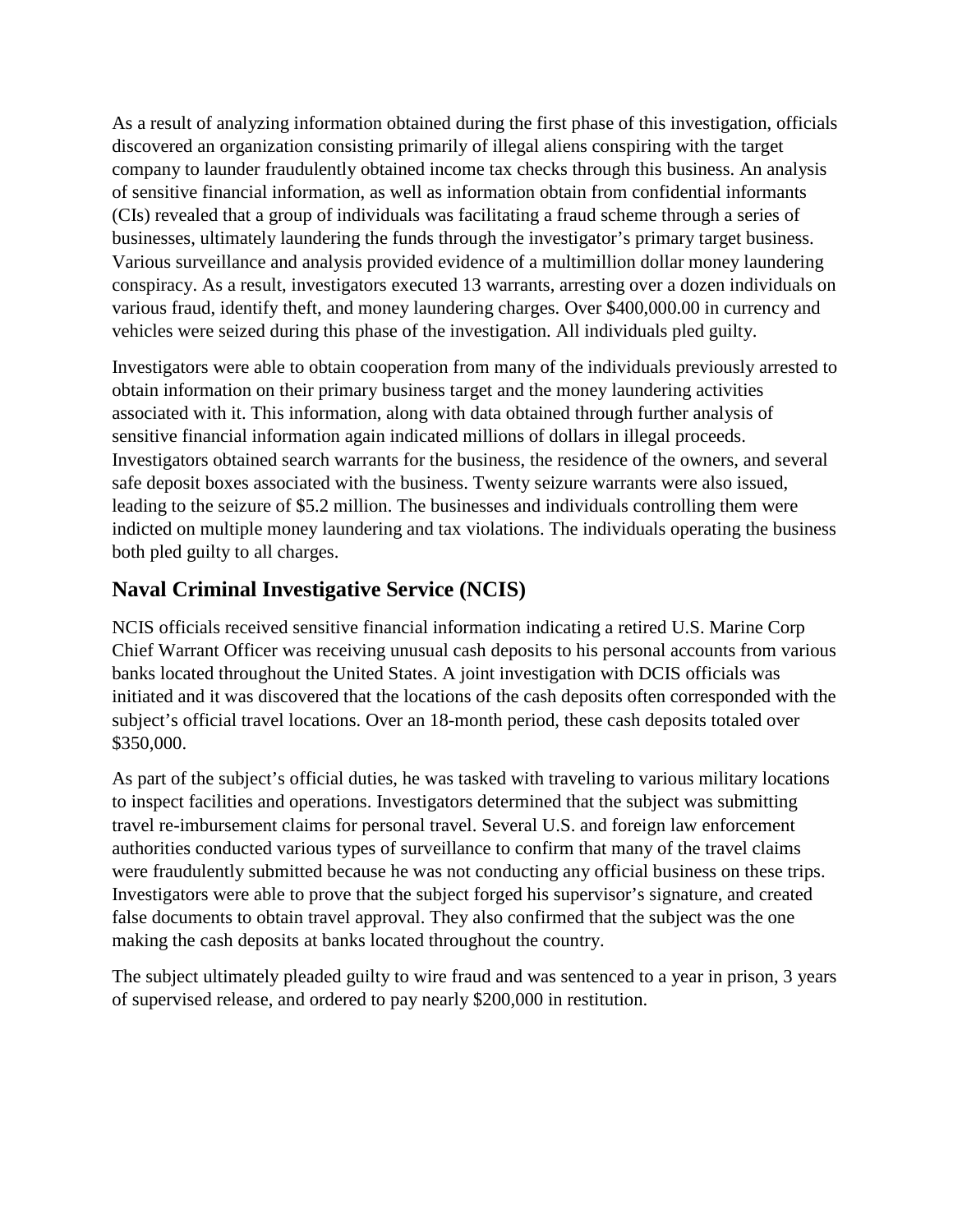### **Office of the Special Inspector General for Afghanistan Reconstruction (SIGAR)**

SIGAR officials opened an investigation into their subject after discovering a series of large wire transfers from an entity located in Jordan to his account at a small credit union in Oklahoma. The subject was a retired U.S. Army major who was employed as a civilian contracting officer deployed to the Middle East for several years to solicit, award and manage U.S. Government contracts.

The information discovered in an analysis of sensitive financial information led officials to conduct a more thorough investigation of the subject's personal behavior and contacts. These efforts revealed the subject, while on official duty, was approached by a foreign national who offered \$1 million for help in securing U.S. Government contracts for companies the foreign national owned. The subject subsequently helped secure 12 U.S. Government contracts, valued at over \$28 million for this individual and received nearly \$500,000 in wire transfers during a 3 year period as payment.

Investigative officials served 15 Grand Jury Subpoenas and 2 Inspector General Subpoenas as part of this investigation, in addition to a search warrant. As a result of the investigative efforts of DCIS investigators, the subject waived indictment and pleaded guilty to bribery and tax fraud charges, resulting in the termination of his employment and security clearance, as well as a 30 month prison sentence and nearly \$700,000 in forfeitures and restitution.

## **U.S. Department of Housing and Urban Development – OIG**

HUD-OIG officials began their investigation into the Executive Director of a HUDadministrated sub-agency after HUD-OIG officials became aware of information regarding irregularities at the sub-agency. The irregularities were brought to the OIG's attention by a building contractor who claimed that the Executive Director of the sub-agency asked the contractor to include renovations to the personal residence of the Executive Director and her husband in the contract written to perform renovations on other agency-constructed residential units. Investigators interviewed additional contractors, who indicated they received agency funds from the subjects, cashed the checks, and returned a portion of the cash back to the subjects. In many instanced, no work was actually performed by the contractors. Investigators further determined that the subjects used agency credit cards and checks for personal gain, in addition to the various fraud schemes.

Based on the results of an analysis of sensitive financial information and accounting records, investigators issued search warrants at both the agency offices and the personal residence of the targets. During the search of the home, investigators discovered nearly \$150,000 in cash, 44 firearms, marijuana, and other narcotics. Subsequent seizures included over \$400,000, vehicles, and boats.

As a result of the investigation the subjects pleaded guilty to fraud and money laundering charges. All assets related to these charges have been seized or forfeited and sentencing is pending as of September 2017.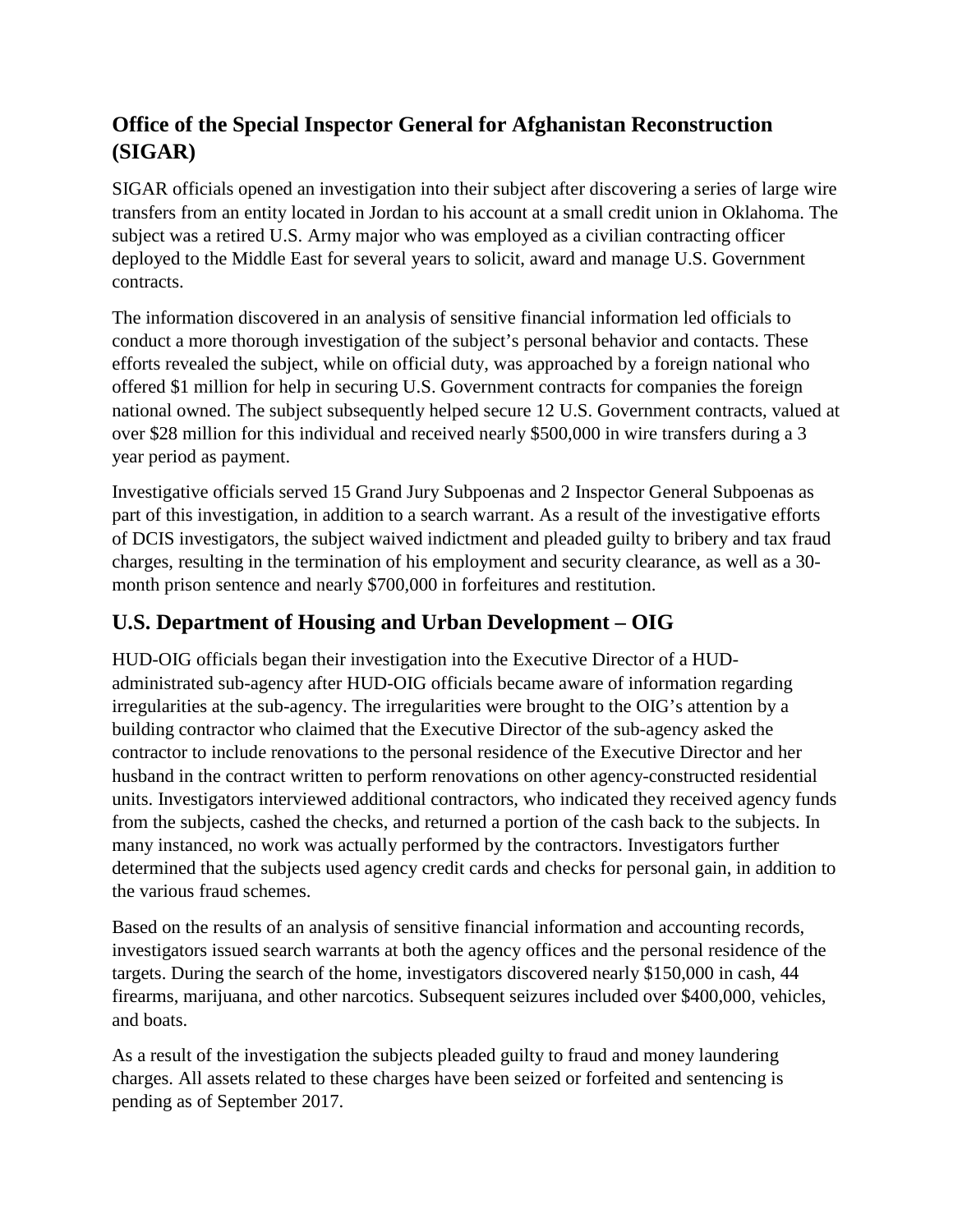#### **U.S. Postal Inspection Service (USPIS)**

A review of sensitive financial information led USPIS officials to open an investigation into an individual who appeared to be carrying out some form of an elder financial abuse fraud scheme. Investigators identified check deposits into the accounts of the subject that appeared to be investments made by elderly individuals. These checks were all payable to one of three companies operated by the subject and referenced investments in the check memo lines. Investigators determined however, that these funds were being withdrawn for personal use. Debits from these accounts included cash withdrawals, vehicle purchases, and various debit card purchases.

Investigators determined that the subject encouraged victims to invest their money with her for annuities to reduce their assets below the threshold to qualify for benefits from Medicaid and the Department of Veterans Affairs (VA). The subject promised victims high returns once their incomes were reduced enough to qualify for the benefits. The subject accepted the funds from victims without ever investing the funds or filing any paperwork with the VA.

Investigators identified over \$2 million the subject defrauded from investors and used for personal expenses. The subject was indicted on nineteen counts, including mail fraud, wire fraud, and money laundering. The subject subsequently pleaded guilty and was sentenced to 78 months in prison and ordered to pay restitution of over \$2 million to her victims.

#### **Internal Revenue Service-Criminal Investigation (IRS-CI)**

The subjects of this investigation owned and operated an automobile salvage and recycling business, where they would purchase inoperable vehicles, strip them, and sell the usable parts and components to businesses in the secondary auto parts market. They would then sell the remainder as scrap metal.

IRS-CI officials became aware of the financial activities of these individuals and an analysis of sensitive financial information indicated that the subjects used check cashing companies to cash checks received from clients and subsequently made many large cash deposits and withdrawals. This enabled the subjects to keep transactions "off the books" and vastly underreport their sales on tax returns.

Investigators determined that the company generated over \$28 million in sales over a 4-year period while only reporting \$4 million on their Federal tax returns during this same period. Investigators identified 10 properties valued at \$2.5 million and additional property, including vehicles, jewelry, and other personal expenditures of over \$3 million during this period.

The two subjects of this case were sentenced to prison terms of 78 months and 48 months, respectively, and ordered to pay \$1.5 million in restitution.

#### **Department of Veterans Affairs - OIG (VA-OIG)**

An interagency investigative team, consisting of officials from several Federal agencies, including the VA-OIG, initiated an investigation into its subjects after a contracting company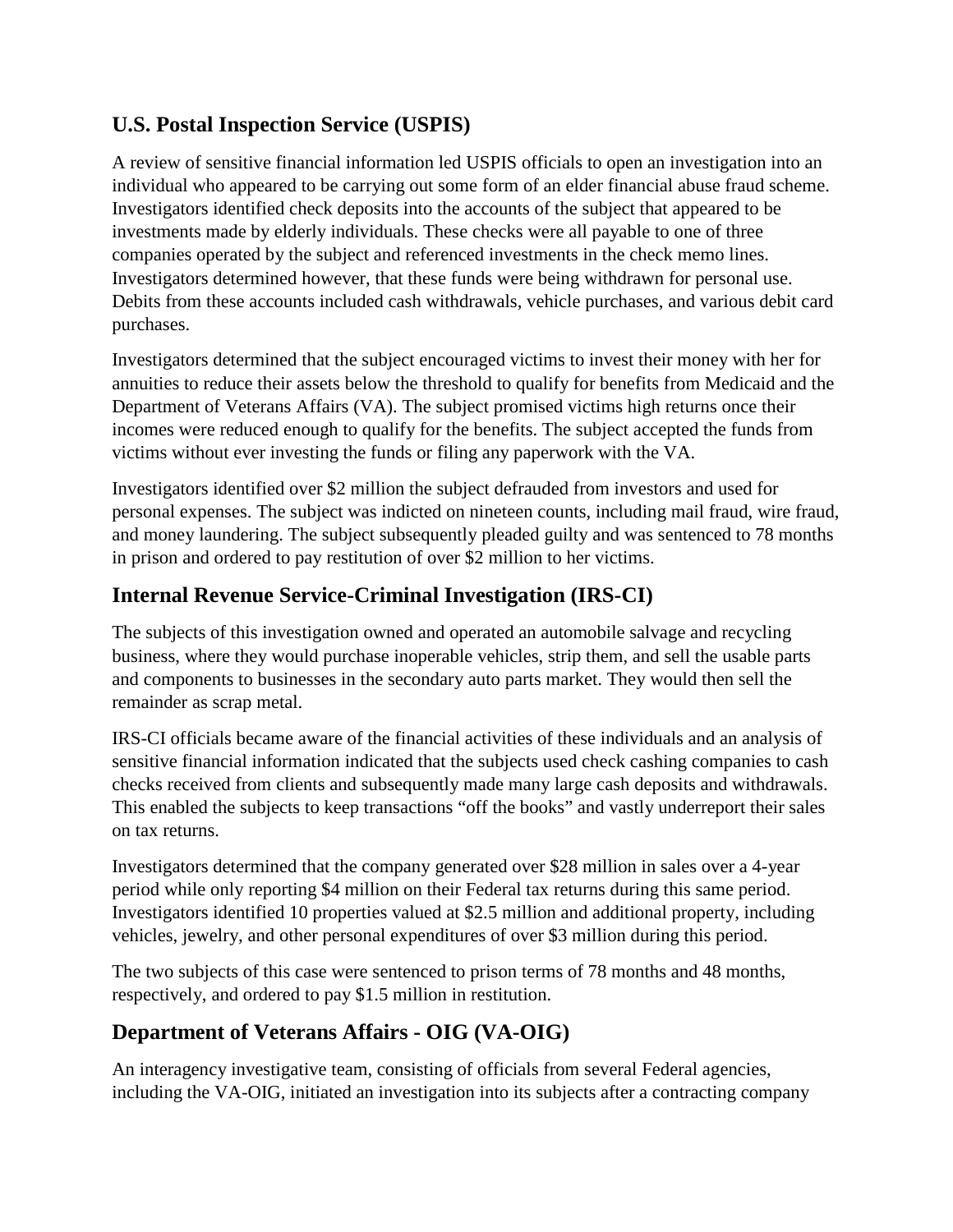made a complaint alleging that the subjects committed fraud on surety bonds related to a Federal contract. Surety bonds are required for certain government construction contracts to ensure completion of the work in the event the contractor defaults. These bonds are obtained by the contractors on any contract exceeding \$100,000 and the government reimburses the bonding fees to the contractors.

Over a 5-year period, the subject of this investigation provided fraudulent, surety bonds for Federal, state, local and private entity construction contracts. These bonds were falsified and backed by non-existent assets, including billions of dollars of purported property that actually belonged to unrelated parties. In return for these bonds, the subjects received fees from the government totaling over \$6 million.

An analysis of sensitive financial information helped officials confirm the identities of the subjects and their companies as well as identify associates, assets, and accounts at various financial institutions.

The subjects of this investigation used the proceeds of their fraud scheme to purchase milliondollar homes, luxury vehicles, and jewelry, among other things.

The subjects were indicted on various fraud and conspiracy charges, sentenced to varying prison terms and ordered to pay a total of nearly \$10 million in restitution and forfeitures.

## **Florida State Attorney's Office (SAO)**

This investigation was initiated by Miami-Dade State Attorney's Office investigators and involved multiple state and local law enforcement agencies. The case was opened upon the discovery of sensitive financial information indicating the subject of the investigation conducted a series of irregular cash transactions through his account at a credit union.

The financial data helped investigators determine that the subject and his co-conspirators carried out a 5-year scheme wherein they corrupted the competitive bid process for contract work in the state. This kickback scheme led government agencies to vastly overpay for equipment that was priced at more than double their actual wholesale value. This provided the subject and his coconspirators with millions of fraudulently obtained profits and unreported income. The government employee in charge of collecting and tallying bids to determine the lowest bidder received thousands of dollars in kickbacks in this scheme. On several occasions, the equipment orders were not filled or they were filled with equipment that the government agency already possessed.

During the course of the scheme, the subjects defrauded the government out of \$5.25 million, much of which was laundered through a series of structured transactions or used to purchase luxury vehicles, homes, clothing, and jewelry.

Several subjects agreed to serve as cooperating witnesses in order to avoid prosecution, while the primary subject was arrested and prosecuted for various bribery, tampering, misconduct and money laundering crimes.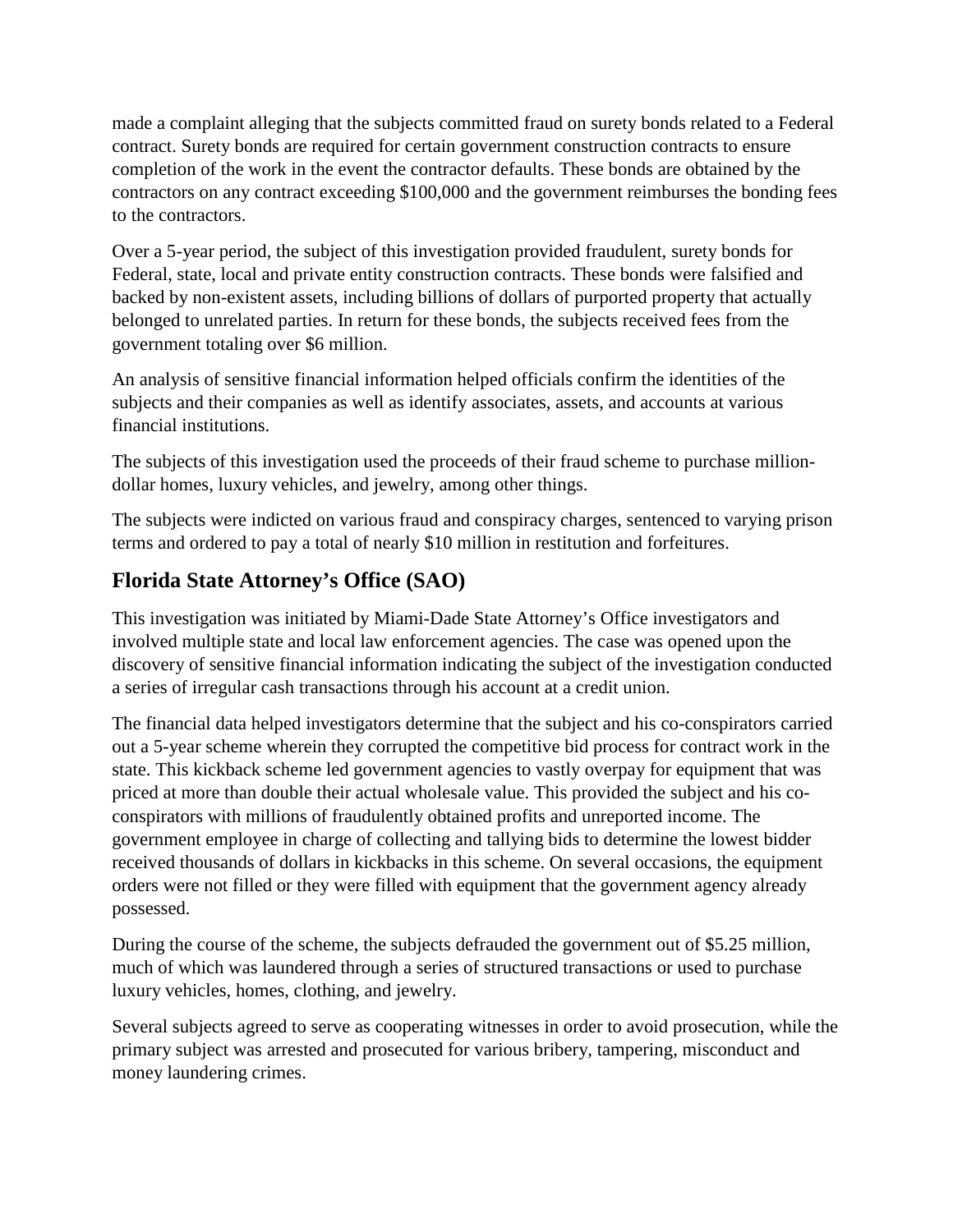#### **Internal Revenue Service-Criminal Investigation (IRS-CI)**

IRS-CI investigators initiated a criminal investigation after discovering what appeared to be a large-scale extortion scheme during a review of sensitive financial information. During this review of financial data, officials identified approximately \$1.5 million in cashier's checks payable to a single individual, who was subsequently negotiating the checks for a combination of cash and new cashier's checks. The subject would then continue this negotiating method until all of the cashier's checks were depleted and then use the cash to purchase vehicles, boats, and other personal expenditures.

Based on the analysis of the sensitive financial information, IRS-CI officials were able to obtain a search and seizure warrant on the subject's primary residence and discovered the source of the funds backing the cashier's checks. The primary subject had been extorting a wealthy area businessman out of \$2.5 million in cash and cashier's checks with the threat of violence and police involvement over a relationship the businessman allegedly had with a relative of the primary subject and alleged criminal misconduct of the businessman. This information led to additional search and seizure warrants, resulting in the seizure of 17 vehicles, motorcycles, boats, and jet skis. The seizures led investigators to several family members of the primary subject, who each gave conflicting stories and made threats to other witnesses in an attempt to obstruct the investigation.

The primary subject of this investigation and several family members were named in a 119 count indictment. These individuals were arrested and pled guilty to money laundering and tax evasion charges. One subject died of a drug overdose before sentencing, but the others were sentenced to 60 months in prison and 2 years' supervised release.

#### **Immigration and Customs Enforcement (ICE-HSI)**

HSI officials analyzed an enormous volume of sensitive financial information to target a Floridabased criminal operation hiring, harboring, and exploiting undocumented immigrant workers. This organization utilized a network of money services businesses (MSBs) to carry out an elaborate check cashing and workmen's compensation insurance fraud scheme. Part of their scheme involved recruiting Florida DMV employees to fraudulently provide the subjects with identification information of individuals that was then used to establish multiple shell companies. These shell companies were used to carry out the insurance fraud scheme and the hiring of undocumented laborers for general contractors. Unlicensed couriers were used to conduct check cashing transactions at conspiring MSBs on behalf of the undocumented workers in return for a larger than normal transaction fee. HSI officials estimated that this organization generated in excess of \$3 million in unlicensed check cashing transactions each month.

HSI investigators identified the shell companies and conspiring MSBs through analysis of sensitive financial information. This analysis led to the identification of the associated individuals and provided officials with grounds to conduct surveillance of the subjects. Initial surveillance led officials to observe an illegal check cashing transaction, leading to the arrest of several subjects for unlicensed money transmitter violations. Currency and vehicles were seized and further cooperation by one of the subjects led to the discovery and seizure of additional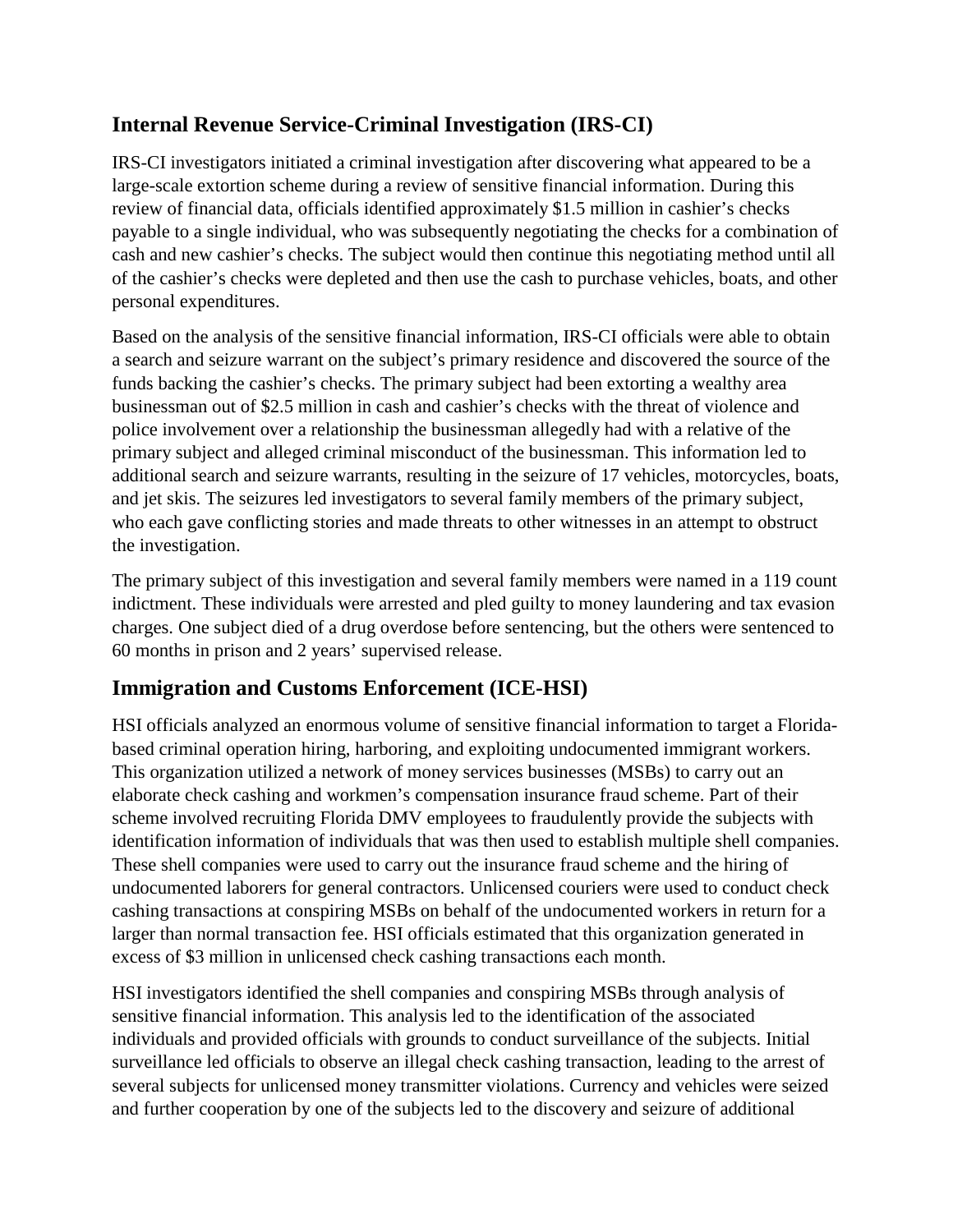fraudulent checks and over \$130,000 in cash. These discoveries led to additional financial analysis, which revealed over \$7.5 million in transactions conducted by this criminal organization. These transactions led to the indictment of subjects for fraud and operating as unlicensed MSBs. During the course of the investigation, HSI officials seized vehicles, and over \$1 million in currency and checks.

### **Immigration and Customs Enforcement (ICE-HSI)**

An analysis of sensitive financial information led HSI officials to open up an investigation into a subject who appeared to be conducting a high volume of unusual wire transfer activity through her financial accounts. HSI officials were notified later by investigators from several other law enforcement and regulatory agencies of ongoing cases against the same subject due to securities fraud violations.

The joint investigative efforts of several agencies determined that the subject and one coconspirator owned several investment companies. The subject told investigators that the funds that had been deemed suspicious were her own personal funds, and not funds provided to her by clients in the form of investments. Interviews with investors revealed that these funds were in fact provided by the investors, with the intent to be used as investments in hedge funds. The subject of the investigation however, did not invest the funds in this manner and instead invested them through her own personal account. The subject had been sending fraudulent monthly statements to investors, showing positive returns and substantial profits from their investments.

The investigative efforts of HSI officials enabled them to arrest the subject on commodities fraud and wire fraud charges, which resulted in the seizure of bank accounts valued at \$367,000.

## **Immigration and Customs Enforcement (ICE-HSI)**

A long-term investigation conducted by HSI and foreign law enforcement authorities determined that a foreign government official who had previously been convicted of corruption, bribery, treason, and mutiny had hidden millions of dollars in the United States since his conviction. This official was convicted of receiving more that \$200 million in bribes from various businesses and companies while serving in his government position. He then laundered these funds through a series of shell companies, nominees, and trusts in foreign countries and the United States.

In a combined effort with officials from foreign law enforcement agencies, HSI investigators analyzed a large amount of sensitive financial information and discovered assets traceable to high-level corruption, dating back to the 1990s, including nearly \$29 million that was seized from the former government official and repatriated to the foreign government.

#### **Internal Revenue Service-Criminal Investigation (IRS-CI)**

IRS-CI investigators initiated this case after identifying sensitive financial information indicating their primary suspect may have been engaged in several fraud schemes. Investigators were able to determine that the suspect was utilizing various online scams to develop relationships with victims to accumulate personal information and to open bank accounts for the suspect to move funds through.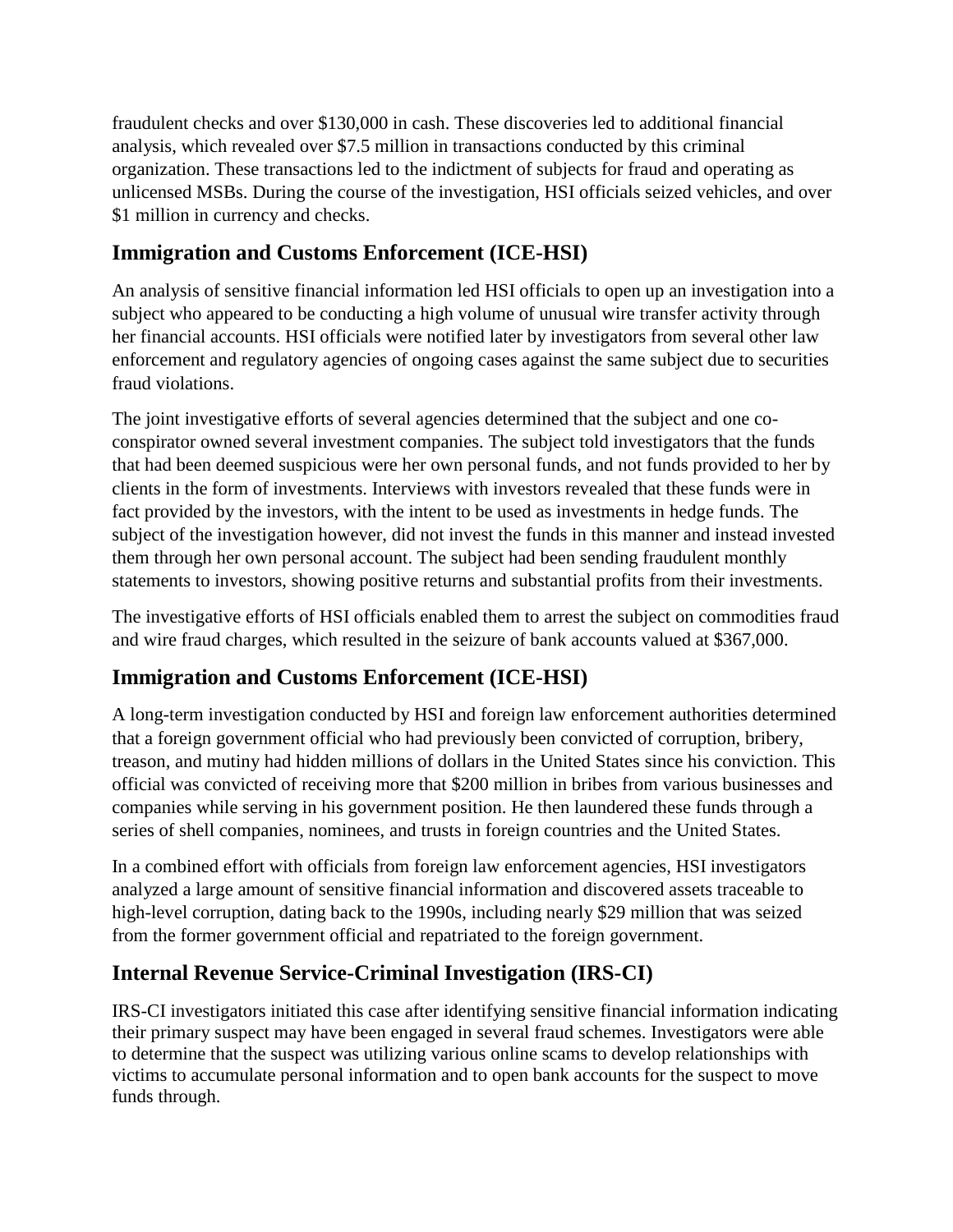Investigators were able to determine, based on the email activity of the suspect, that he was conspiring with hackers, creating fraudulent identification information, and carrying out schemes through email communication. This analysis ultimately led investigators to the true identity of the suspect and a high volume of fraudulently filed tax returns. Physical surveillance of the individual showed him making many suspicious cash transactions using fraudulent identification.

After sufficient evidence was collected, a criminal complaint was filed and investigators successfully obtained warrants for the suspect's arrest and a search of his residence. At the time of his arrest, the suspect had several forms of fraudulent identification on multiple mobile phones in his possession. The suspect eventually pled guilty to various fraud, identity theft, and conspiracy charges. Investigators identified hundreds of fraudulently filed tax returns, collecting millions of dollars in refunds.

#### **Internal Revenue Service-Criminal Investigation (IRS-CI)**

IRS-CI officials kicked off this investigation upon being notified by an insurance company who suspected several of its clients were victims of an investment fraud scheme. Investigators poured through volumes of sensitive financial information to determine that three insurance company clients had recently transferred their policies totaling nearly \$325,000 to an asset management company without any licensing or legitimacy. Investigators discovered that a fax number on the transfer paperwork belonged to a former employee of the insurance company and believed he was recruiting former clients to invest in his fictitious asset management firm. Investigators also discovered large amounts of cash that the subject was moving in and out of casinos during this same timeframe.

IRS officials later discovered that the subject had opened multiple accounts at a single financial institution under different company names. Through these accounts, the subject received deposits of large checks from insurance companies, with memos referencing individuals other than the subject. Approximately \$1 million of these funds was subsequently debited from this account through casino transactions.

A Grand Jury investigation was initiated and several additional law enforcement agencies assisted IRS investigators in identifying victims and analyzing financial data. Investigators analyzed the checks deposited into the subject's accounts and interviewed the individuals whose accounts the checks were drawn on. The victims indicated they had all purchased whole life insurance annuities from the subject's father, who was an agent for legitimate insurance companies. The subject convinced the victims to move their investments to his investment companies, which were actually nothing more than shell companies. Many of the victims unknowingly authorized the subject to transfer funds from their policies to his fictitious companies, at which point the subject used the funds, totaling over \$1.5 million for personal gain.

Investigators executed several search warrants on the subject's home and office and arrested him on charges of mail fraud, wire fraud, and money laundering. The subject pleaded guilty to these charges and was sentenced to 5 years in prison and ordered to pay \$1.5 million in restitution.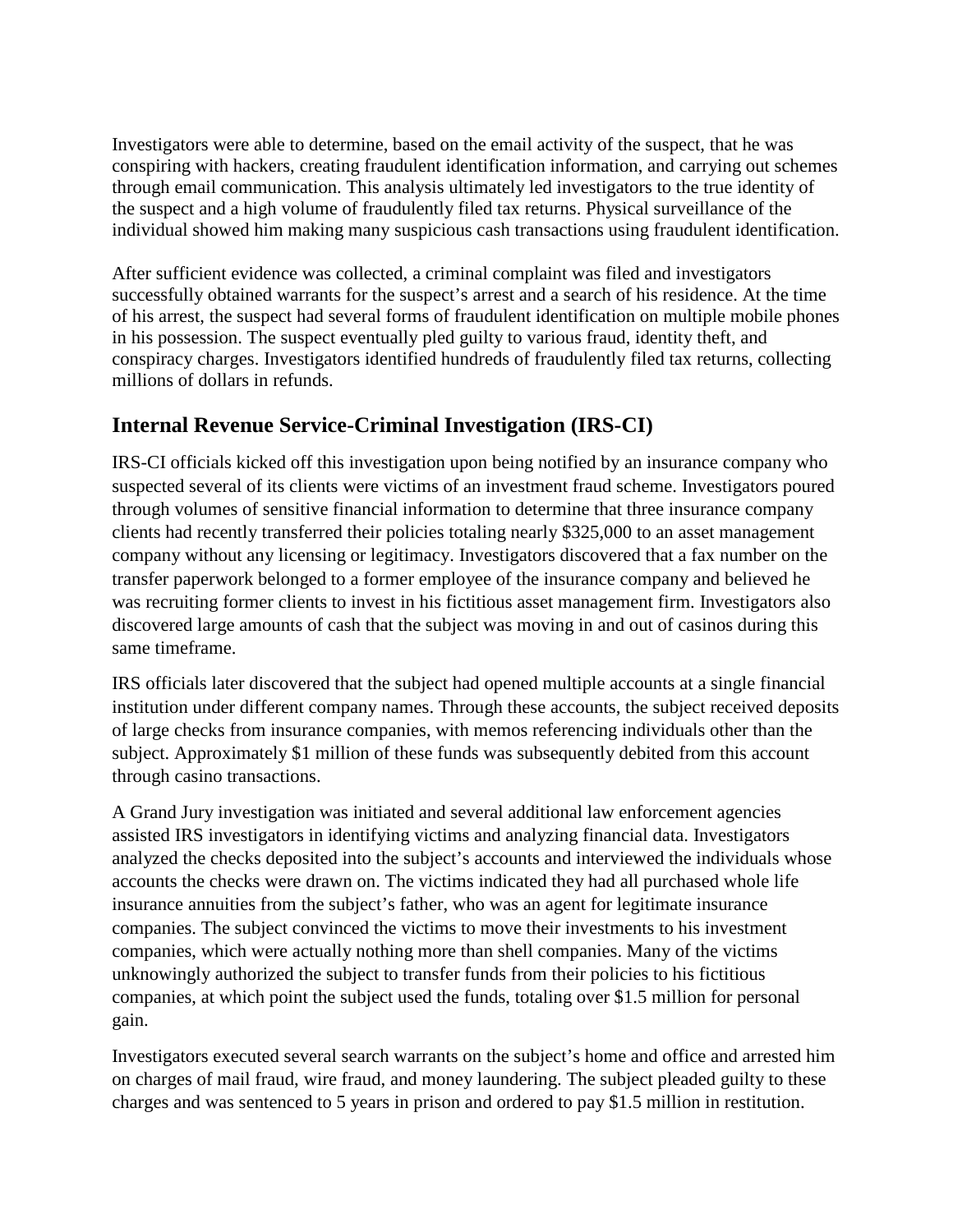### **Internal Revenue Service-Criminal Investigation (IRS-CI)**

Investigators from IRS-CI, DEA, and several state agencies targeted illicit prescription writing practices, controlled substance distribution, and money laundering as part of a task force effort. An analysis of sensitive financial information identified a subject who maintained accounts at many different banks where he conducted 700 cash deposits totaling nearly \$3.8 million over a 7-year period.

As a result of this discovery, officials opened an investigation focusing solely on this individual and discovered he was the source of supply for a large-scale illegal prescription pill distribution organization. Investigators determined that the subject was a doctor who was receiving cash payments for prescriptions that the subject wrote, without proper medical practices being followed.

Based on an extensive analysis of financial documents, interviews, and surveillance, investigators from several Federal agencies obtained search warrants for the subject's residence and medical practice location, and seized multiple cash receipt journals and two cash counting machines located in a large safe. A Grand Jury returned a 29-count indictment charging the subject with various financial crimes. The subject was convicted on all 29 counts and as of September 2017, faces a prison sentence of up to 51 months.

## **Federal Bureau of Investigation (FBI)**

FBI officials opened an investigation into the subject after discovering he accepted nearly \$10 million in investment money into the accounts of his company and subsequently used the funds to pay other investors and for personal expenses as part of a Ponzi scheme. FBI investigators were able to trace the illicit use of investor funds and initiate forfeiture proceedings against the subject and his company. These forfeitures included luxury vehicles and several million dollars.

Investigators were able to obtain a confession from the subject that he was operating a Ponzi scheme using investor funds. As a result of his confession, FBI officials arrested and indicted the subject on various wire fraud and mail fraud charges. Several accounts were subsequently frozen and forfeited with balances totaling \$3.5 million.

The subject pleaded guilty to the fraud charges; a money judgement of \$9 million was entered against him. Sentencing is pending as of September 2017, and the restitution is anticipated to be approximately \$5.5 million.

## **Federal Bureau of Investigation (FBI)**

FBI officials began their investigation into their subject as a result of an analysis of sensitive financial information. Investigators discovered reports of their subject identifying himself as customers of various financial institutions, initiating wire transfers from their brokerage accounts into his own personal accounts. This individual had previously been fired from an investment advisory firm and had his license suspended as a result of removing funds from client accounts without authorization.